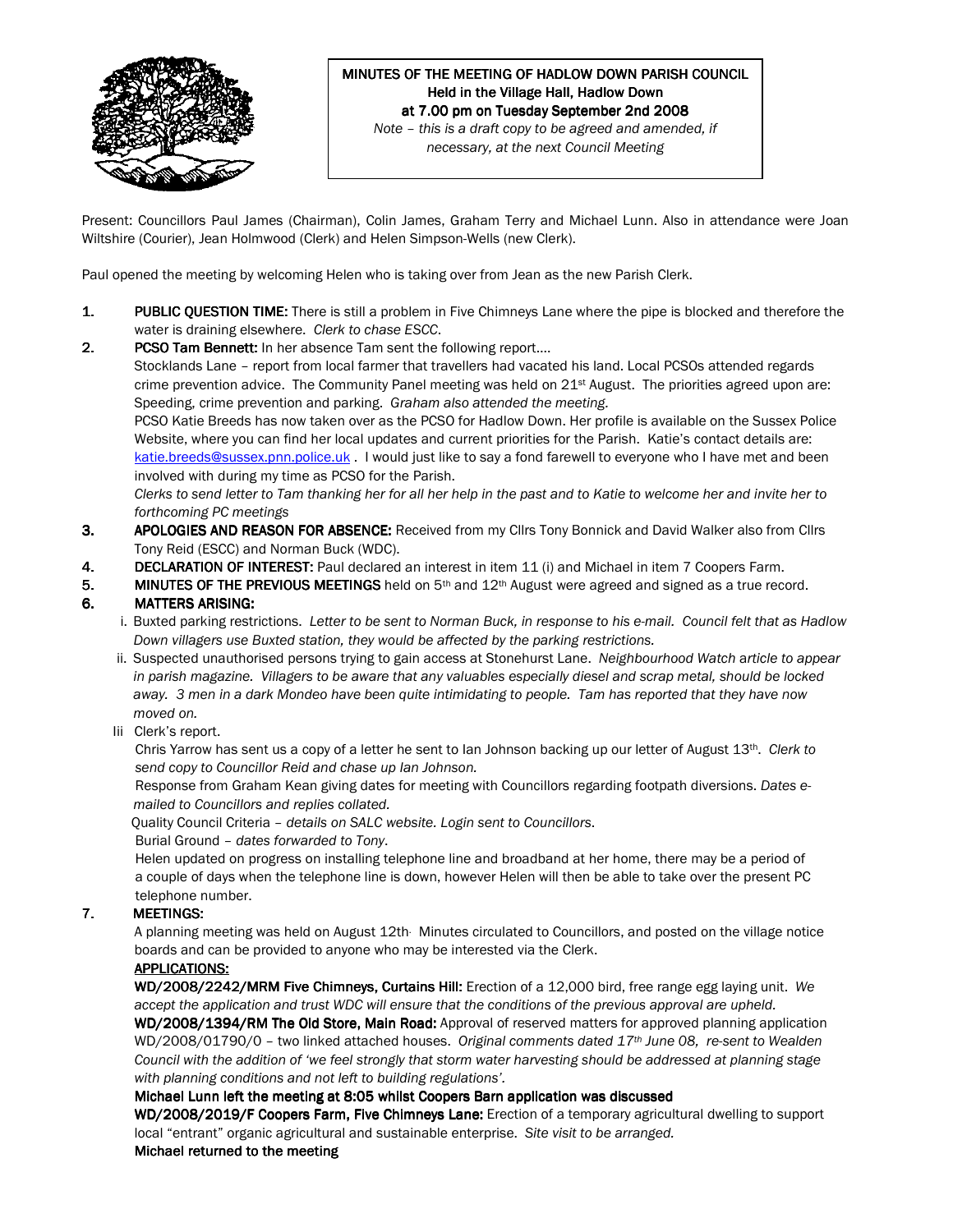# GRANTED PLANNING PERMISSION:

WD/2008/0668/F Land at Five Chimneys Lane: Restoration of two small ponds - Pond 1 to be retained for conservation and ecological purposes and Pond 2 to be retained as a traditional watering hole for grazing Sussex Cattle.

WD/2008/1607/FR Wildings Wood, Riverside, Blackboys: Rebuild existing annexe building all as previously approved under WD/2007/1390/F.

# REFUSED PLANNING PERMISSION:

WD/2008/1665/FA The Old Store, Main Road: Variation of condition 5 on WD/2008/01790/0

8. REPORT FROM CLLR. TONY REID, EAST SUSSEX COUNTY COUNCIL: No report in Councillor Reid's absence.

# 9. REPORTS FROM COUNCILLORS (COUNCIL MATTERS AND OUTSIDE BODIES):

i. Rights of Way, Highways and Footpaths – Paul advised that he had received a telephone call and letter from members of the public regarding Spoods Farm wind turbine. He has visited the area and it would appear that the turbine is in the correct position. Clerk to write letter to member of the public advising that the PC originally highlighted to Wealden Council the distance from the road of the wind turbine. Will also advise her of the planning application number in order that it can be viewed on the planning website.

Wilderness Lane verge falling into the ditch just above Wilderness Barns (formerly Cabbages and Kings) on the right, the tarmac is going into the verge. Clerk to report to ESCC.

Green lane between School Lane and Stocklands Lane, Clerk to write to ESCC to see what is happening. Our Council have continuing concerns regarding the green lane exiting in Dog Kennel Lane, Clerk to write to ESCC as it needs to be closed for vehicular access due to the amount of rain this year and it is therefore not drying out. Will ask ESCC for site visit to look at both green lanes.

Overgrown vegetation at the junction of Dog Kennel Lane and the A272where visibility to the west is only possible by egress onto the A272. Local people have to use other routes after near accidents, especially when confronted by overtaking vehicles. Clerk to write to ESCC

Clerk to chase ESCC regarding widening of bridle path entrance on Brick Kiln Lane.

- ii. Neighbourhood Watch, Emergency Planning, New Village Hall Working Party and Playing Field Committee Graham advised that there was to be an article in the next PM relating to NHW. Nothing has been heard from the police regarding NW. EP meeting next week. The NVHWP have received replies to their questionnaires, these are presently in the process of being collated. There weren't as many replies as they had hoped for. Looking at alternatives for funding, substantial amounts are available, especially on the youth side. Looking to apply for funds, committee to make recommendations to council. Council will then need to get involved. If site meetings held two councillors to attend. The PFC reported that there is money available to provide an area for children to play, they are in the process of putting an application in for funding. This is for a matched giving scheme for which there is a minimum grant of £10,000. Looking to other organisations to help raise money, council would be willing to give some funding, subject to firm proposal..
- iii. Burial Ground, Youth Council (to be formed) No report received in Tony's absence.
- iv. Village Hall Management Committee, Wealden Association of Local Councils and Safer Wealden Partnership Colin reported that they have a good active VH committee, Janet the chairwoman will be devoting more time to it. They have come up with a list of work that needs doing and have looked at prices involved. Will need to come to PC for some funding. On October 11<sup>th</sup> they have a big paint day. PC won't cover the prices that have been quoted, they support the updating of the village hall either through a village working party day or will consider a more sensible priced quote.
- v. Village Action Plan, Easylink, Sustainable Development and Environment Matters Michael will contact Trevor Leggo re VAP. Easylink – meetings to be attended. SD and EM, litter in lanes, PC would encourage villagers to pick up litter. Clerk will advise Joan for the paper and let the Parish magazine know.
- vi. Tree Warden Jo Dummer (former Councillor) no report received in Joan's absence.
- 10. BANK RECONCILIATION: for July was checked and agreed. August statement was not available, so would be deferred to the next meeting.

# 11. OTHER FINANCE MATTERS:

- i. Proposal from Graham and seconded by Michael and agreed by all to give a donation of £1000 to St Mark's School towards their new extension.
- ii. Proposal from Graham for PC to give a donation to a proposed Mother and Toddler group Organiser for mother and toddler group advised that there is a lot of interest in the village for the group. They would like PC to cover  $1^{st}$  3 months of hall rent (less school holidays), approx. £140. Risk assessments to be undertaken and fire regulations to be reviewed. PC will in principle agree to payment for 1<sup>st</sup> 3 months, however will need letter from group confirming their proposals for the running of the group. PC wishes the group good luck with their venture.
- iii. Proposal from Colin for PC to pay ESCC for a sign indicating the Village Hall, cost £188.20 PC agreed that sign could be ordered. Colin to check position for sign and if the price quoted included the licence to erect the sign.